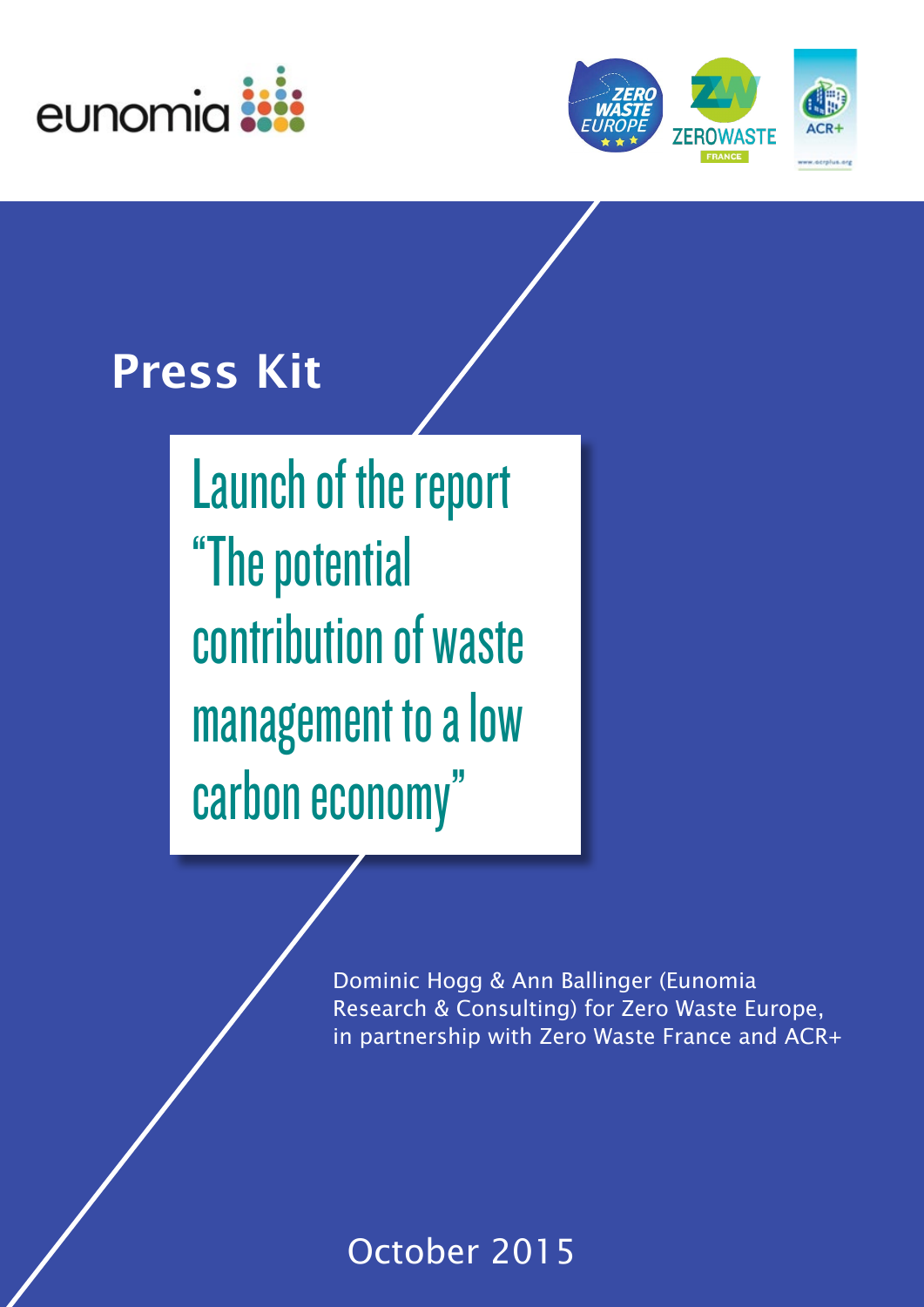

| 1. Press release                            |    |
|---------------------------------------------|----|
| 2. The partners                             | 3  |
| 3. Why this report?                         | 5  |
| 3.1-Recommendations                         | 6  |
| <b>4. Upcoming events</b>                   | 8  |
| 4.1-Programme of the launch conference in   | 8  |
| Paris - 27 October 2015                     |    |
| 4.2-Programme of the launch conference in   | q  |
| Brussels - 24 November 2015                 |    |
| 4.3-Programme of the international          | 10 |
| conference on Zero Waste and Climate change |    |
| - 3 December 2015                           |    |
|                                             |    |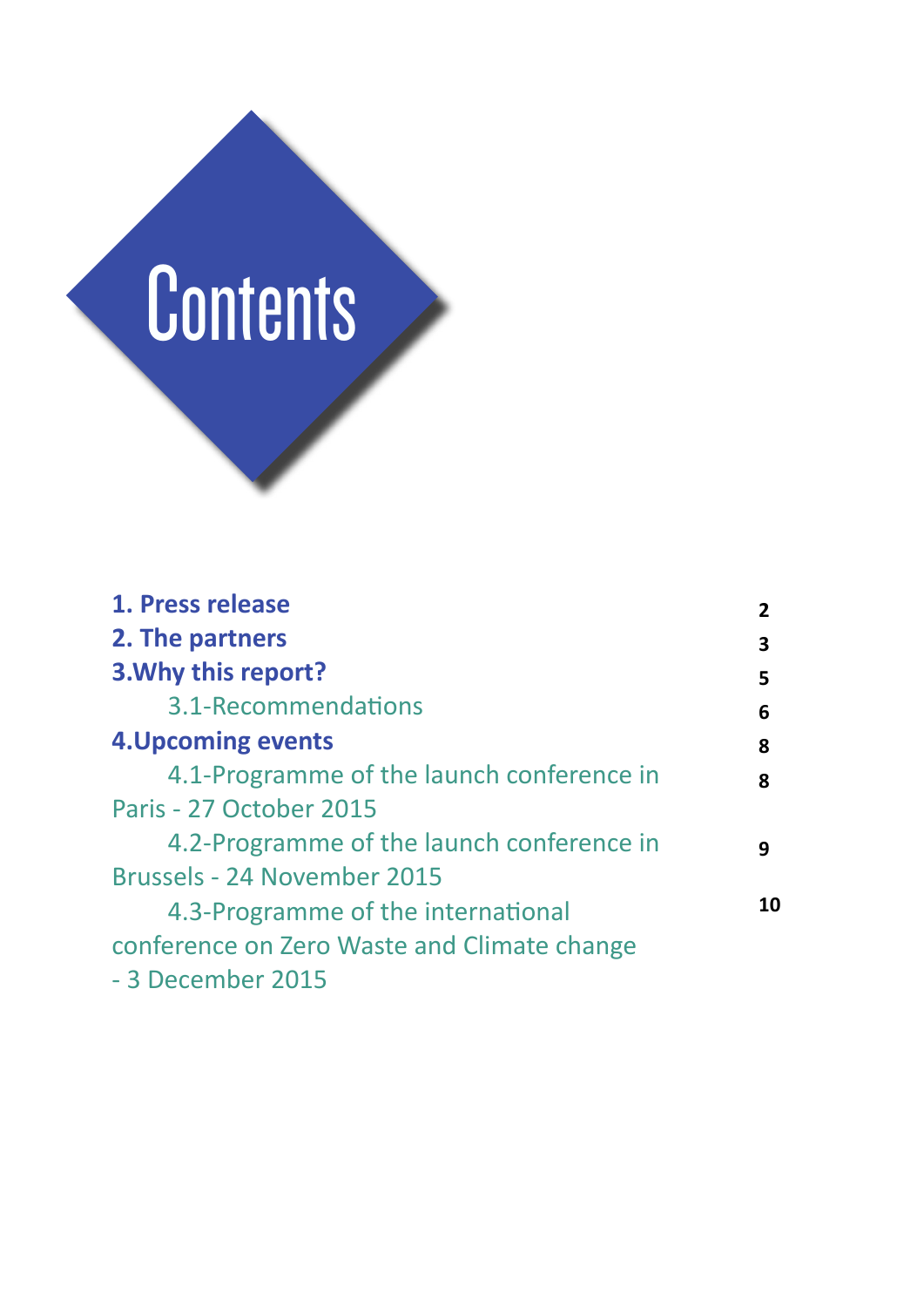

## **Press release**

### **Municipal Solid Waste: a Key Sector for a Low-Carbon Economy, New Report Finds.**

**A newly released report has found the waste sector has a key role to play in the development of a low carbon eco**nomy and the reduction of greenhouse gases (GHGs).<sup>1</sup> The report will be launched at a press conference, organised by Zero Waste France in Paris on Tuesday the 27th.<sup>2</sup> This report comes in advance of the UN Climate Conference in **Paris, which will take place in December.**

The report was commissioned by Zero Waste [Europe,](http://www.zerowasteeurope.eu/) in partnership with Zero Waste [France](https://www.zerowastefrance.org/fr) and [ACR+](http://www.acrplus.org/index.php/en/). The report finds that the role of waste prevention and improved waste management can play in reducing GHG emissions and the development of a low carbon economy has previously been significantly understated, partly due to the structure of the national inventories of the UNFCCC.**<sup>3</sup>**

The report further provides an accurate examination of the true impact of waste management on climate change and carbon emissions. It confirms that actions at the top of the waste hierarchy – including waste prevention initiatives, reuse and recycling - have considerable scope to reduce climate change emissions.

As the report states *"A climate friendly strategy, as regards materials and waste, will be one in which materials are continually cycling through the economy, and where the leakage of materials into residual waste treatments is minimised"*. For example, recycling 1 tonne of plastic packaging can be a saving of 500 kg CO2 eq, whereas using one tonne less plastic packaging results in avoiding 6 times more emissions (3 tonnes CO2 eq).

In the report 11 key recommendations are made, calling for waste policies to be redesigned in order to prioritise the higher level options of the 'Waste Hierarchy' (waste prevention, reuse and recycling) and immediately reallocate climate finance subsidies which are currently supporting energy generation from waste. These recommendations put a strong focus on correcting methodological issues that are currently preventing Member states and the European union from implementing waste policies that are efficient in terms of GHG emissions.

The report shows that in the decarbonising economy required to mitigate the worst impacts of climate change, technologies such as incineration will become less attractive options and ultimately present an obstacle to a low carbon economy.

**Mariel Vilella, Zero Waste Europe's Associate Director** and Head of the Climate Policy Programme said: said *"For far too long the climate impact of waste management has been overlooked. Now it's clear that waste prevention, reuse and recycling are climate change solutions that need to be fully integrated into a low carbon economy. Both at the EU and international level, it is time to shift climate finance support to these climate-friendly options instead of waste incineration, which in fact contributes to climate change and displaces livelihoods of recyclers worldwide."* 

- **1** Download The executive summary The full report The [Appendices](http://www.zerowasteeurope.eu/downloads/the-potential-contribution-of-waste-management-to-a-low-carbon-economy)
- **2** More [information](https://www.zerowastefrance.org/fr/events/132) about the event

**<sup>3</sup>** United Nations Framework Convention on Climate Change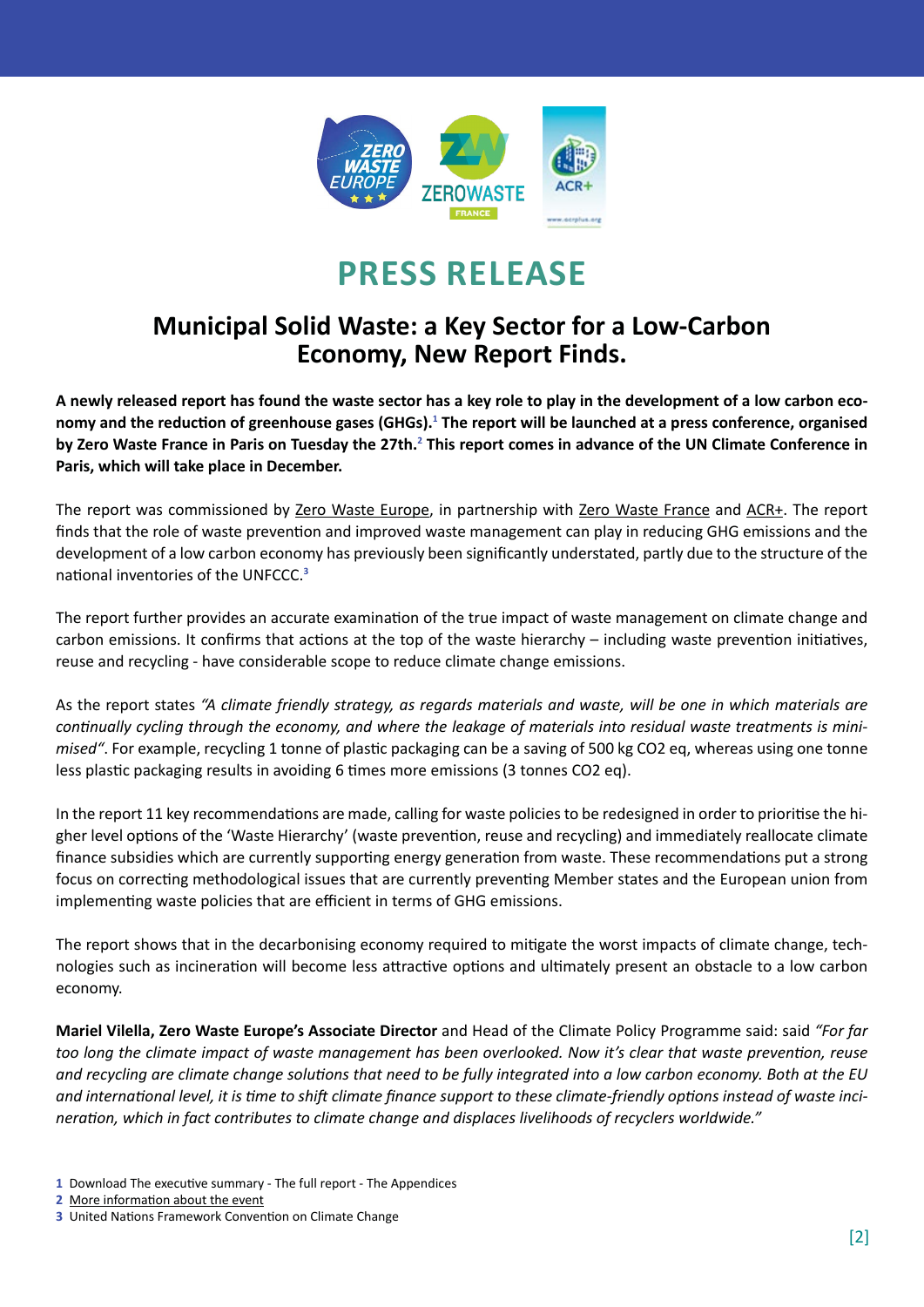**Delphine Lévi Alvarès, Zero Waste France's Advocacy Officer**,said: *"With France hosting the COP21 in December, it is a real opportunity to raise decision makers' awareness about the real impact of waste management on climate change and the extent to which Zero Waste strategies have to be put on the agenda of solutions to climate mitigation supported by the French government."*

**Françoise Bonnet, Secretary general of ACR+ said:** *"Efficiency and smart waste management is key for a low carbon economy. Still, it is only the tip of the iceberg as a much bigger impact can be achieved through resource efficiency and adopting a life-cycle perspective".*

ENDS

### **[Download the Executive summary - The full report - The technical appendices](http://www.zerowasteeurope.eu/downloads/the-potential-contribution-of-waste-management-to-a-low-carbon-economy)**

**Contact: Zero Waste Europe** *Mariel Vilella* Associate Director and Head of Climate Policy Programme +44 784 7079-154 - mariel@zerowasteeurope.eu

*Matt Franklin* Communications & Programme Officer +44 792 337-3831 - matt@zerowasteeurope.eu

**Zero Waste France** *Delphine Lévi Alvarès* Advocacy officer +33 7 89 85 06 58 - delphine@zerowastefrance.org

**ACR+**

*Françoise Bonnet* Secretary general +32 474 412 653 - fb@acrplus.org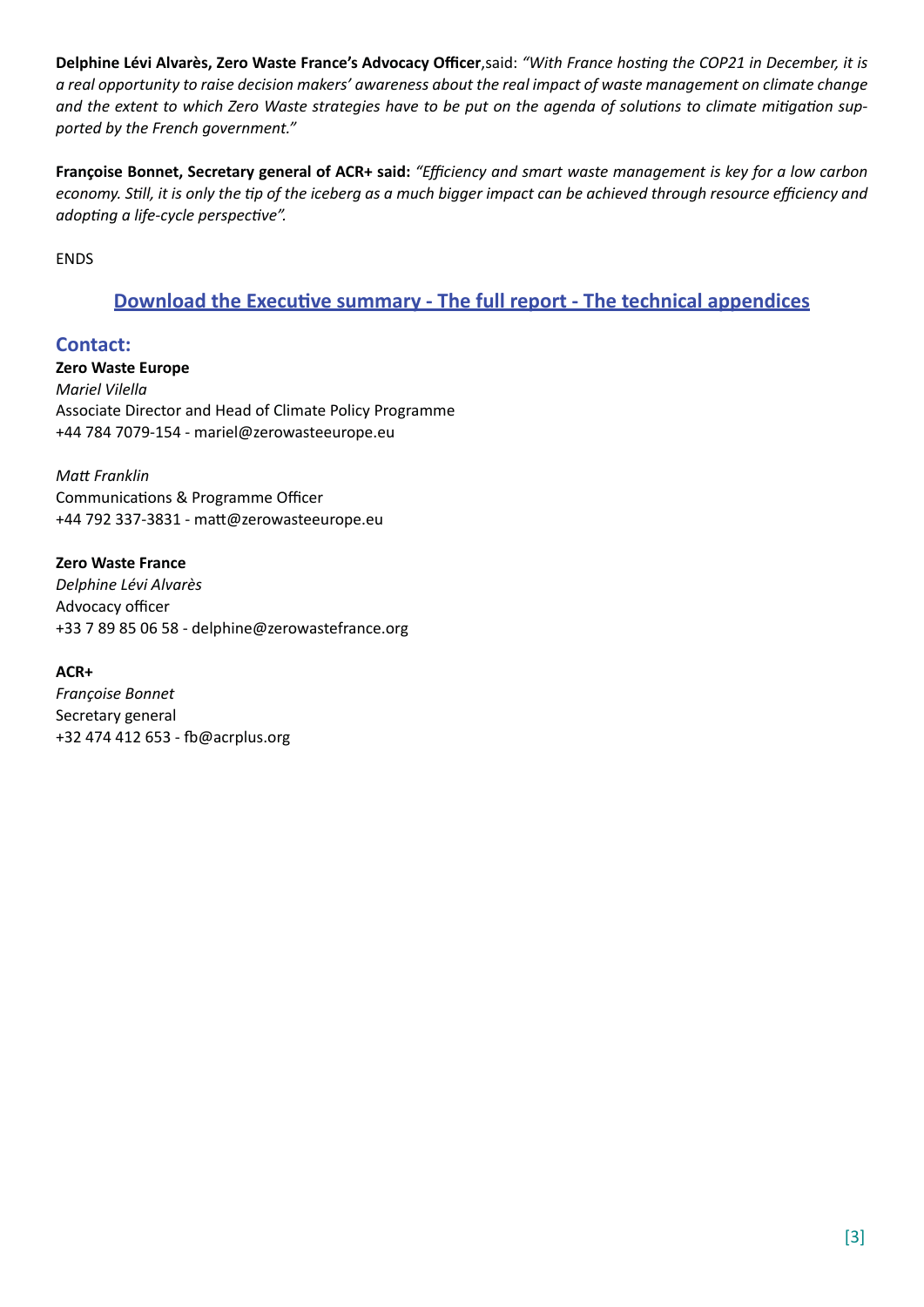## **The partners**



**Zero Waste Europe –** Zero Waste Europe is an umbrella organisation empowering communities to rethink their relationship with resources. It brings together local Zero Waste groups and municipalities present in 20 EU countries. Beyond recycling, the Zero Waste network aims at reducing waste generation, close the material loop whilst increasing employment and designing waste out of the system. www.zerowasteeurope.eu



**Zero Waste France** (formerly Cniid - Centre national d'information indépendante sur les déchets) was founded in 1997. As an independently funded NGO and a member of Zero Waste Europe, it has been advocating for waste reduction since then, talking to local and national public officials as well as citizens groups or businesses. In 2014 the organization changed its name to Zero Waste France to emphasize its ambition but also the links with the other groups involved in this issue worldwide. Zero Waste France works closely with local stakeholders – among them its 2,000 members (individuals and groups) to encourage and implement Zero Waste strategies at the local level. www. zerowastefrance.org



**ACR+** – The Association of Cities and Regions for Recycling and sustainable Resource management (ACR+) is an international network promoting sustainable resource management through prevention at source, reuse and recycling. Through its activities, ACR+ strives to develop the expertise and skills of public authorities in effective waste-product-resource policies. Building on a 20 year experience, ACR+ launched in November 2014, the Circular Europe Network, a multi-stakeholder platform aiming at supporting local and regional authorities in adopting aspiring circular economy strategies. www. acrplus.org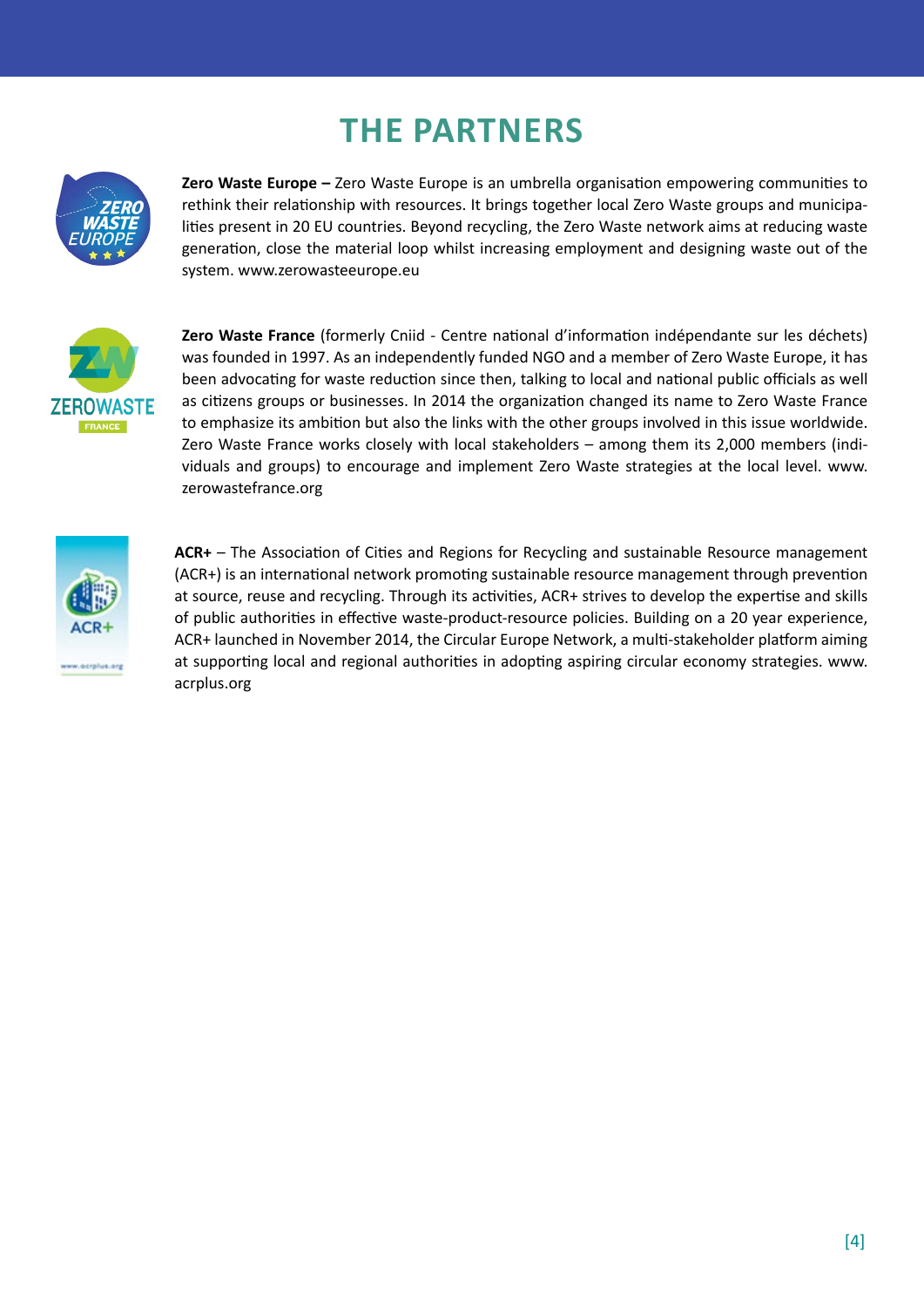## **Why this report?**

Between November 30th and December 11th 2015, delegates from across the world will gather in Paris to negotiate a new climate agreement aimed at replacing the Kyoto Protocol. The parties to the United Nation Framework Convention on Climate Change (UNFCCC) are progressively publishing their pledges in terms of greenhouse gas emission reductions which are supposed to limit global warming to under 2°C. Among the many possible climate change mitigation solutions that are emphasised, one that is consistently underestimated is the significance of waste management strategies.

One reason for this is that the 'waste' section of the national inventories to the UNFCCC does not take into account most of the emissions from this sector. Emissions reported under this section mainly concern methane emissions from landfills. All the emissions related to the transport of waste and incineration with energy recovery are respectively reported under the transport and energy sections.

Moreover, in this reporting, biogenic CO2 emissions (resulting in the combustion or aerobic degradation of carbon from organic sources) are not accounted for, because they are considered by the IPPC as carbon neutral. This assumption leads to energy-from-waste enjoying a "renewable energy" status, and accounted for a "benefit", even though they contribute to climate change. The climate impacts of the waste sector are therefore considered to count only for 3% of the EU emissions. However, if we take into account all the impacts of the sector this figure is far more significant, and the potential of GHG reduction through waste prevention, reuse and recycling are much bigger than the actual emissions of the whole sector. Benefits from waste prevention and recycling policies will therefore be seen only as an emission differential in the industry (for manufactured goods) or agriculture (for food) sections of the inventories to the CCNUCC, and not accounted for as a mitigation action of the waste policies.

Despite there being a wide consensus that the greatest GHG emission reductions can be made through waste prevention and recycling, several policies and climate finance mechanisms are still effectively driving investment and providing economic advantage to waste disposal. This is the case of the Renewable Energy subsidies which tend to favor the generation of energy from waste incineration (page 9 in the report), which in fact contributes to climate change rather than helps to prevent it.

The reality in the international climate finance scenario is no different. Where waste management is concerned, rich countries providing resourcesto the Global South in response to their UNFCCC commitmentstend to commit to investments at the lower end of the waste [hierarchy](http://www.zerowasteeurope.eu/2015/04/climate-finance-for-the-waste-sector-whats-that-about/). The present report contributes to other recent [publications](http://www.zerowasteeurope.eu/2015/07/getting-climate-finance-right-in-the-waste-sector/) that have tried to encourage rich countries to 'get climate finance right'.

**In advance of a global agreement to keep the world temperature below 2ºC, every party to the UNFCCC should be expected not only to commit to an emission reduction target but also a transition plan that could effectively build a low-carbon economy. This is probably the most important challenge that any government or community is facing in this decade. How can we do that? This reports aims to answer that question.**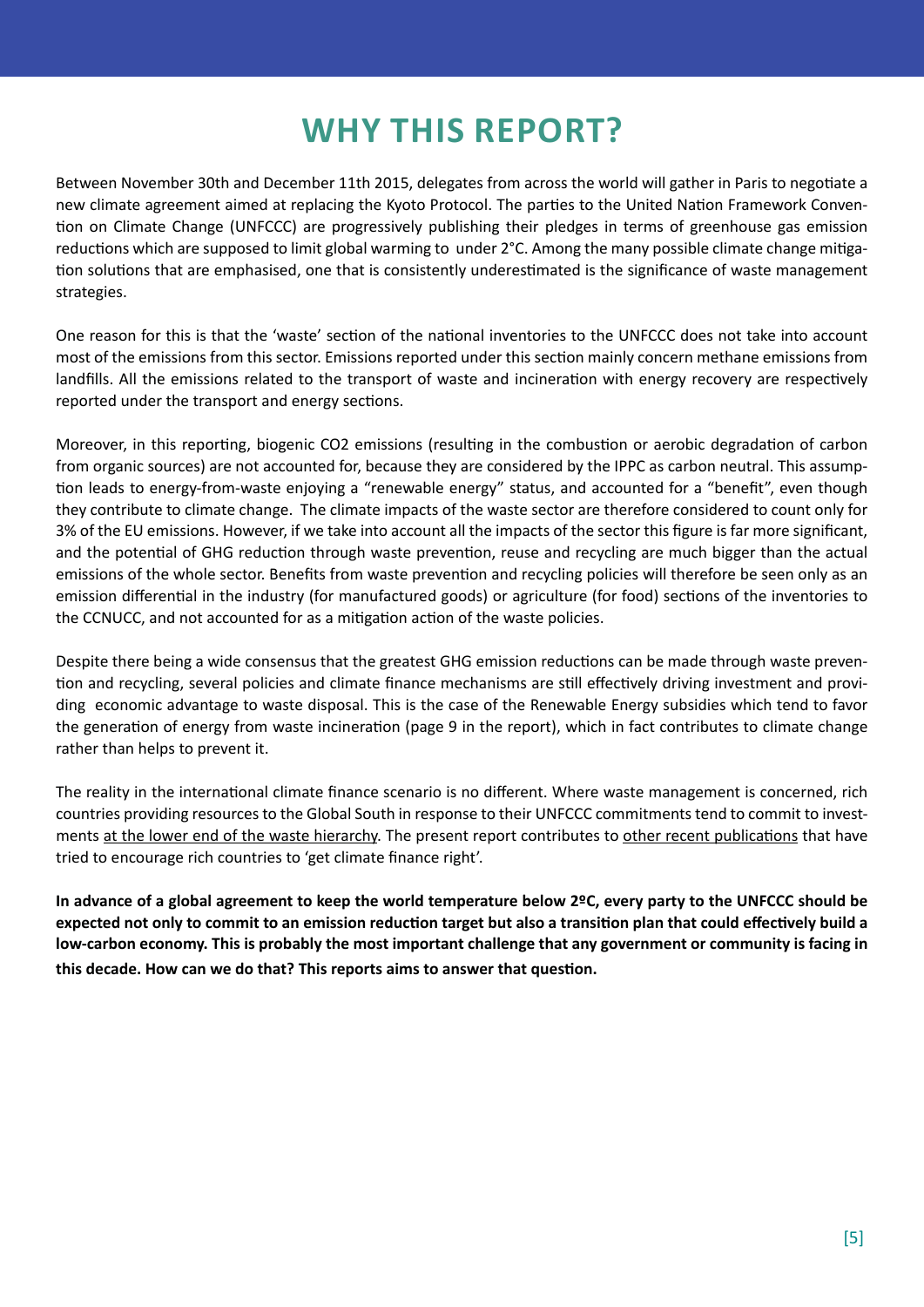## **Recommendations**

#### **Recommendation 1: Waste policies should be designed to manage waste in the upper tiers of the waste hierarchy (i.e. recycling or above)**

Generally, waste policies that move waste increasingly into the upper tiers of the waste hierarchy are likely to be beneficial for climate change. Simply switching from landfill to incineration is likely to limit climate change benefits, and even a worsening of emissions where energy sources are becoming decarbonised. Every efforts should be put on waste prevention, reuse, and recycling, as they can play a significant mitigation role.

#### **Recommendation 2: Indicators of waste management performance should shift from 'how much is landfilled?' to 'how much residual waste is generated?'**

One of the key indicators that has been used by DG Environment, Eurostat and the EEA to assess waste management performance is the amount of waste landfilled, with lower figures being deemed indicative of superior performance. However, a low landfill rate does not imply a low production of waste and a high recycling rate. Furthermore, even if it was the case, the analysis developed in the report shows that landfills do not necessarily perform less well than all other options. This indicator can also trigger perverse effects, as countries will be tempted to invest in capital-intense residual treatments, often leading to incineration overcapacities.Shifting to a focus on residual waste would also help Member States focus their attention on moving waste into the upper tiers of the waste hierarchy.

#### **Recommendation 3: The implementation of blanket bans on the landfilling of waste should be resisted, as they are generally not enforceable. The focus should be on measures to encourage, or mandate, the separation of waste for preparation for reuse or recycling.**

Total landfill bans may have counterproductive effects since they tend to develop incineration capacities which can turn rapidly into overcapacities or keep countries locked into low recycling rates. Rather than encouraging specific landfill bans for certain materials, source separation for preparation for reuse or recycling should be the priority, and would necessarily trigger a decrease of residual waste landfilled and incinerated.

#### **Recommendation 4: Member States should immediately discontinue support for all forms of energy from residual waste, including implicit subsidies.**

Given that part of the rationale for developing renewable sources of energy is to address climate change, it seems counterproductive to maintain support for those which contribute to climate change. The case for supporting measures for the generation of energy from waste on the basis that waste is 'a renewable resource' makes no sense when set against the waste hierarchy. As countries improve in their prevention, reuse, and recycling, so less and less residual waste will be available. It is stretching the definition of 'renewable' beyond what is credible to argue that residual waste could be a source of 'renewable' energy.

#### **Recommendation 5: Every subsidy for the utilisation, directly, of harvested biomass for renewable energy generation / renewable fuels should be withdrawn.**

In a world where there will be increasing pressure on land, it must surely be questionable to use biomass directly for energy when the land used to grow it could be used for food, or for manufacturing prior to the resulting waste materials being recycled. Only when waste materials are 'leaking' from the system, or when food waste is being digested, should they be used for energy generation, and no subsidies should be attributed to use of primary biomass for energy purposes.

#### **Recommendation 6: Consideration needs to be given as to how to integrate 'waste' within the framework of European policies to tackle climate change.**

One way would be to consider its integration within the EU-ETS. Another would be to consider reinforcing the Effort Sharing Decision, making GHG emission reduction targets with appropriate ambition for the waste sector. Particular attention would need to be paid to ensuring the benefits of recycling and reuse were adequately recognised, even where the recycling and reuse took place in other countries.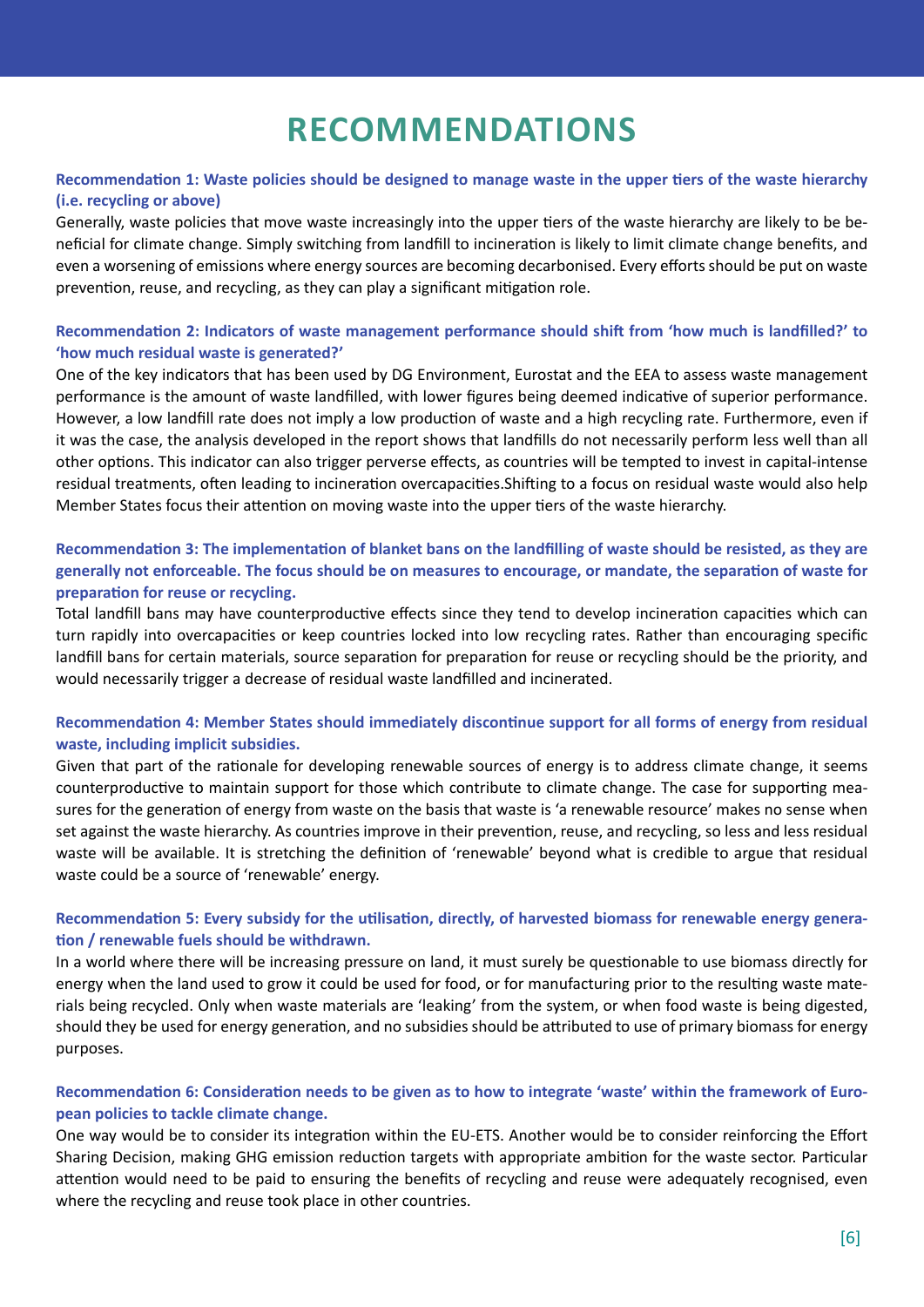**Recommendation 7: In the short-term, and in the absence of a move to consumption-based inventories to the UNFCCC, it would be helpful to include:**

 o as an addendum to the 'waste' section of the inventory, the estimated GHG effects of recycling (including where materials collected for recycling are exported), and

 o in the Industry chapter, the extent to which industries make use of recycled materials (and the implied level of emissions saving).

**Recommendation 8: Recognising the uncertainty associated with the way in which emissions from the AFOLU (agriculture, forestry and other land use) Sector are accounted for, inventories should include emissions of biogenic CO2 from incineration (and biomass power plants) until such time as the accounting methods have across countries been assessed in terms of the adequacy of the treatment of this matter.**

#### **Recommendation 9: All life cycle studies engaged in comparative assessments of waste treatments should incorporate CO2 emissions from non-fossil sources in their comparative assessment.**

The argument that CO2 from biogenic sources is all 'short-cycle', and so, can be ignored, is tantamount to assuming a separation in the pools of carbon dioxide from fossil and non-fossil sources. It is as though the argument runs that the climate only changes if emissions of CO2 come from fossil sources. This is so obviously wrong that it seems genuinely surprising that this argument could ever have been considered acceptable: in a comparative assessment of the contribution of waste management alternatives to climate change, the only correct way to proceed is to account for emissions (and sinks, if this is applicable) of all greenhouse gases since they will all have 'warming potential', irrespective of their origin.

#### **Recommendation 10: In the longer term, it would be preferable to move towards consumption based inventories.**

Inventories based on production completely underestimate the global impact of a country's consumption, as many emissions occur abroad, where the goods are produced. In this respect, consumption based inventories would be much more effective at reflecting the GHG impact of EU countries and taking responsibility for all the emissions they are generating. The emissions for the EU-27 from 2009 using the production based approach have been assessed to be 4,059 million tonnes CO2 equivalent, whilst the equivalent figure using their consumption-based approach was 4,823 million tonnes CO2 equivalent.

Despite the uncertainties of this method which would require countries to put efforts in data collection, it would be a good way to force them to collaborate to mitigate their emissions, as emissions reduction in one country could trigger a rise in another one if the consumption and production systems are not made sustainable.

#### **Recommendation 11: Regional funds (and funding from international financial institutions) urgently need to reconsider their funding of waste management projects.**

The more capital intense waste management options lie closer to the bottom of the waste management hierarchy than the top. The tendency for those engaged in funding organisations, on the other hand, is to see disbursement of capital as a key indicator of success. In such a situation, large amounts of capital can create as many problems as it solves. Whilst it is one thing for private capital to back specific projects, those disbursing regional funds, and the international financial institutions, need to develop innovative models of funding that facilitate projects for prevention, reuse, repair, remanufacturing, and recycling rather than residual waste treatments. The lack of innovation in this regard is extremely disappointing, not least given the limited climate change benefits that are achieved through such projects (notwithstanding the claims made for them).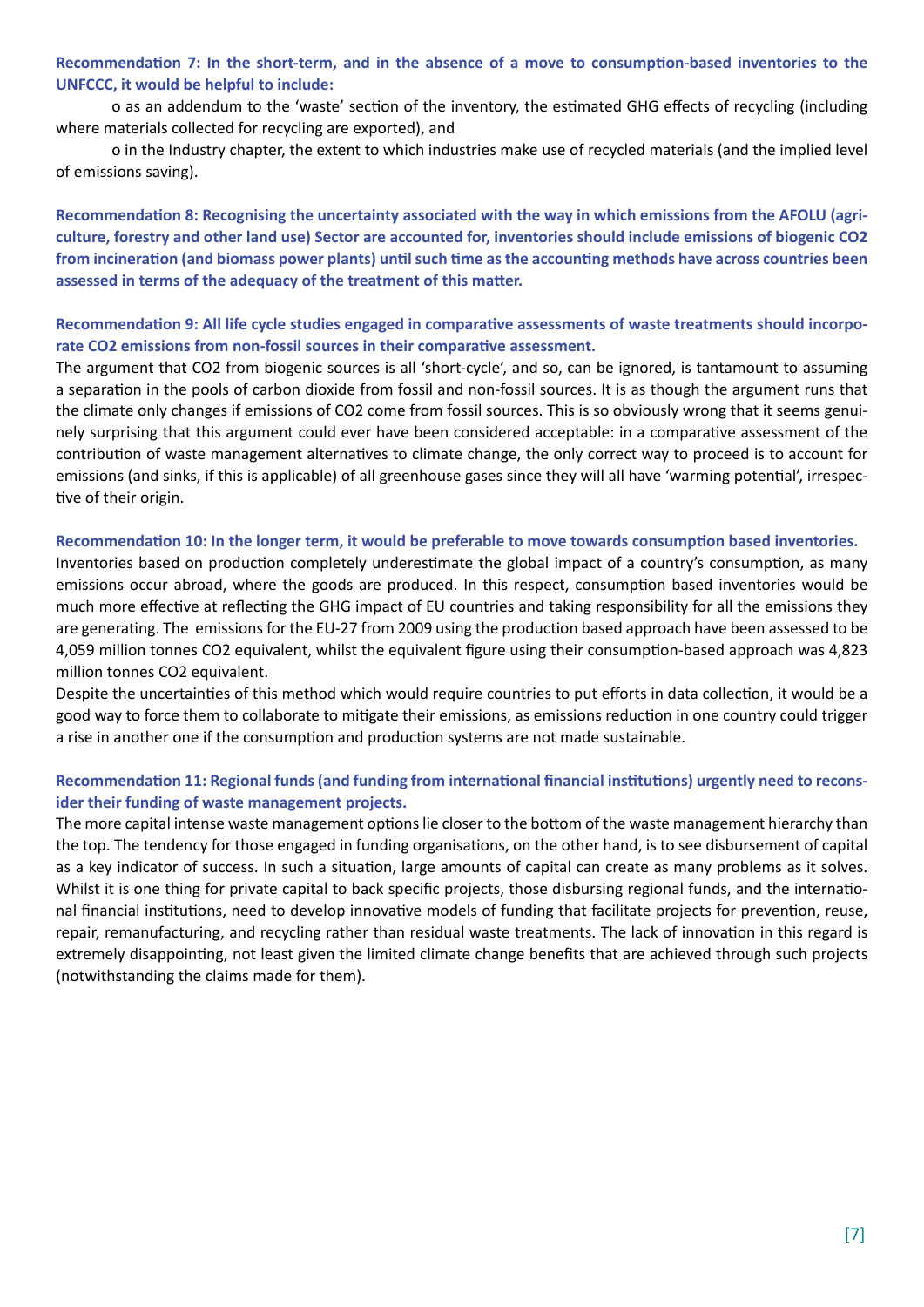## **Upcoming events**

### **Programme of the launch conference in Paris - 27 October 2015**



*en partenariat avec*



### **Défi climatique : pourquoi miser sur la gestion des déchets?**  *27 octobre 2015 - Paris*

**• 18.30 Introduction du contexte européen et international de la politique déchets dans les négociations climatiques** *Joan Marc Simon, Directeur* - **Zero Waste Europe**

**• 19.00 Présentation des conclusions du rapport** "La contribution potentielle de la gestion des déchets à une économie bas carbone" *Delphine Lévi Alvarès, Responsable du plaidoyer et des relations institutionnelles* - **Zero Waste France**

**• 19.30 Table-ronde** animée par Stéphanie Senet, Journal de l'environnement *Sabine Buis,* Députée de l'Ardèche *Ronan Dantec,* Sénateur de Loire Atlantique *Evelyne Didier,* Sénatrice de Meurthe-et-Moselle *Guillaume Delbar,* Maire de Roubaix et Vice-président de Lille Métropole

#### **• 20.30 Clôture des débats**

*Laurent Michel,* Directeur général de l'énergie et du climat - Ministère de l'écologie, du développement durable et de l'énergie

*Baptiste Legay*, Chef du département politique de gestion des déchets - Ministère de l'écologie, du développement durable et de l'énergie

> **Espace Superpublic 4 rue de la Vacquerie 75011 Paris**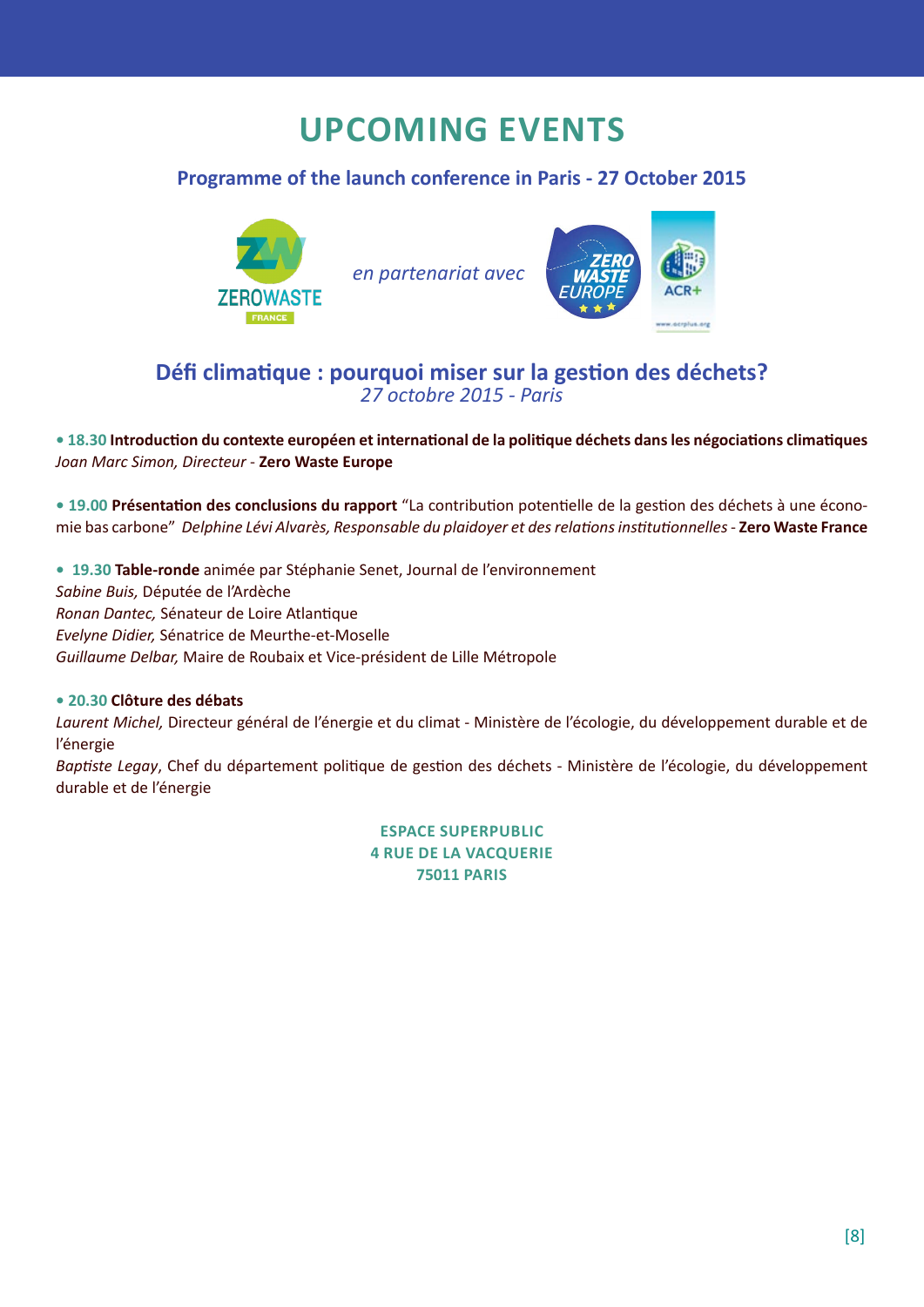

**Programme of the launch conference in Brussels - 24 November 2015**  *An event organised in the framework of the European Week for Waste Reduction*



### **The Potential of the Waste Sector to a Low Carbon Economy** *24 November 2015 - Brussels*

**Note: This is a draft programme. The organizers reserve the right to make changes to the programme.**

- **14h00: Registrations**
- **14h15 14h25: Opening speech** by *Michel Lebrun* (Committee of the Regions)
- **14h25 14h35: Presentation of the European Week for Waste Reduction** | *ACR+*
- **14h35-15h05: Presentation of the Waste and Climate Report** | *Eunomia*
- **15h05 15h15: Presentation of the waste and climate policy agenda** | *Zero Waste Europe*
- **15h15 15h45: Examples from European regional and local authorities** engaged towards a low carbon economy *Porto (PT) Filipe Carneiro*, LIPOR *Ljubljana (SI) -* tbc

**• 15h45 – 16h30: Panel debate: "How to transform the EU into a Low Carbon Economy"**  *Julio GARCIA BURGUES*| European Commission, DG Environment *Tom VAN IERLAND* | European Commission, DG Climate Action *Claire ROUMET* | Energy Cities *Moderator:* Françoise BONNET | ACR+

- **16h30 16h45:** *Questions & Answers*
- **16h45 17h00:** *Closing remarks*
- **17h00 17h30:** *Networking session* (including small refreshments)

**Committee of Regions Bâtiment Jacques Delors Rue Belliard 99-101 B - 1040 Brussels** [9]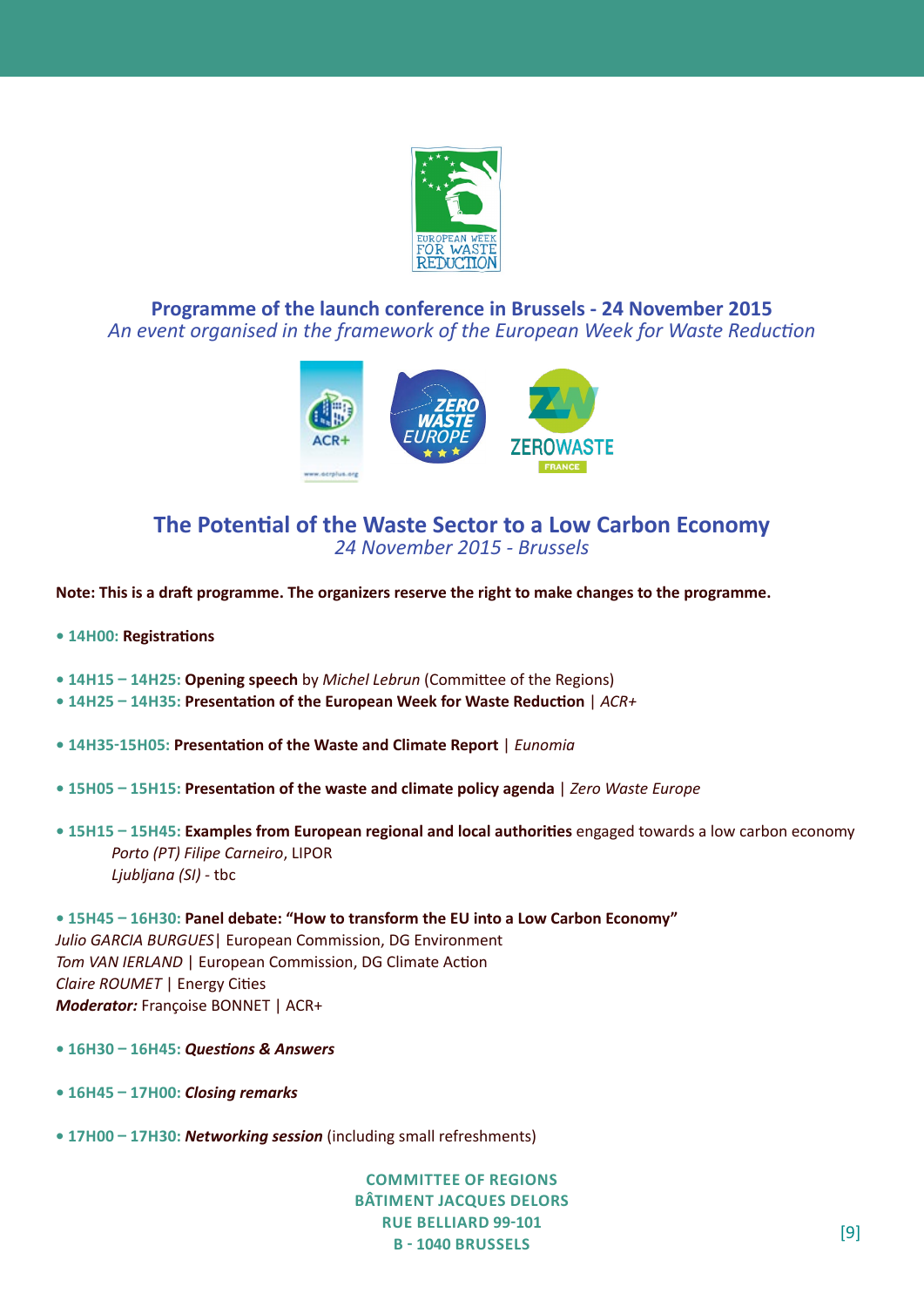#### **Programme of the international conference on Zero Waste and Climate change - 3 December 2015**



### **"Zero Waste: A Key Solution Pathway for a Low Carbon Future"** *3 December - Paris*

**Note: This is a draft programme. The organisers reserve the right to make changes to the programme.**

#### **• 9.00 Opening**

*Ségolène Royal,* French Minister of environment (tbc) *Flore Berlingen,* Director - Zero Waste France

**• 9.30 Presentation of the report** "The Potential Contribution of Waste Management to a Low Carbon Economy" *Dominic Hogg,* Chairman - Eunomia Research & Consulting

**• 10.30 Context setting :** Zero Waste and the Climate Negotiations *Mariel Vilella*, Associate Director and Head of Climate Policy Programme - Zero Waste Europe / GAIA

#### **• 10.45 Coffee break**

**• 11.00 Cities for Zero Waste:** Successful Implementation Experiences from around the World *Luca Menesini,* Mayor of Capannori (Italy) *Sir Thomas Isaac,* City of Alappuzha representative (Kerala, India) *Edwin M. Lee, Mayor* of San Francisco representative (US) *Fernando Haddad*, Mayor of Sao Paulo (Brazil) *Moderator:* Françoise Bonnet, Secretary General - ACR+

**• 12.30 Recognition lunch for Cities committed to Zero Waste** New-York, Roubaix, Barcelona, Paris, Ljubljana (tbc) *Moderator :* Joan Marc Simon, Director - Zero Waste Europe

**• 14.00 The Role of Reuse and Recycling Workers in the Zero Waste Path** *Do Huynh, Director* - Carton Plein (Paris, France) *Representative of Indian Alliance* of Waste Pickers (India) *Bobby Peek* - Goldman Prize Winner, groundWork (South Africa) *Lor Holmes* - CERO recycling cooperatives (Boston, USA) *Nohra Padilla -* Goldman Prize 2014 Winner, Recycler's Association of Bogota (Colombia) *Moderator : Janet Redman, Director of the Climate Policy Program - Institute for Policy Studies (tbc)* 

**• 15.15 Civil society: a key stakeholder for effective paradigm shifting** *Flore Berlingen,* Director - Zero Waste France (France) *Shibu Krishnankutty Nair* - Zero Waste Himalayas (India) *Tian Quian -* China Zero Waste Alliance (China) *Beth Grimberg* - Aliança Lixo Zero Brazil (Brazil) *Paeng Lopez*- EcoWaste Coalition Philippines (Philippines) *Moderator : Christie Keith, International Coordinator - GAIA [10] Moderator : Christie Keith, International Coordinator - GAIA*